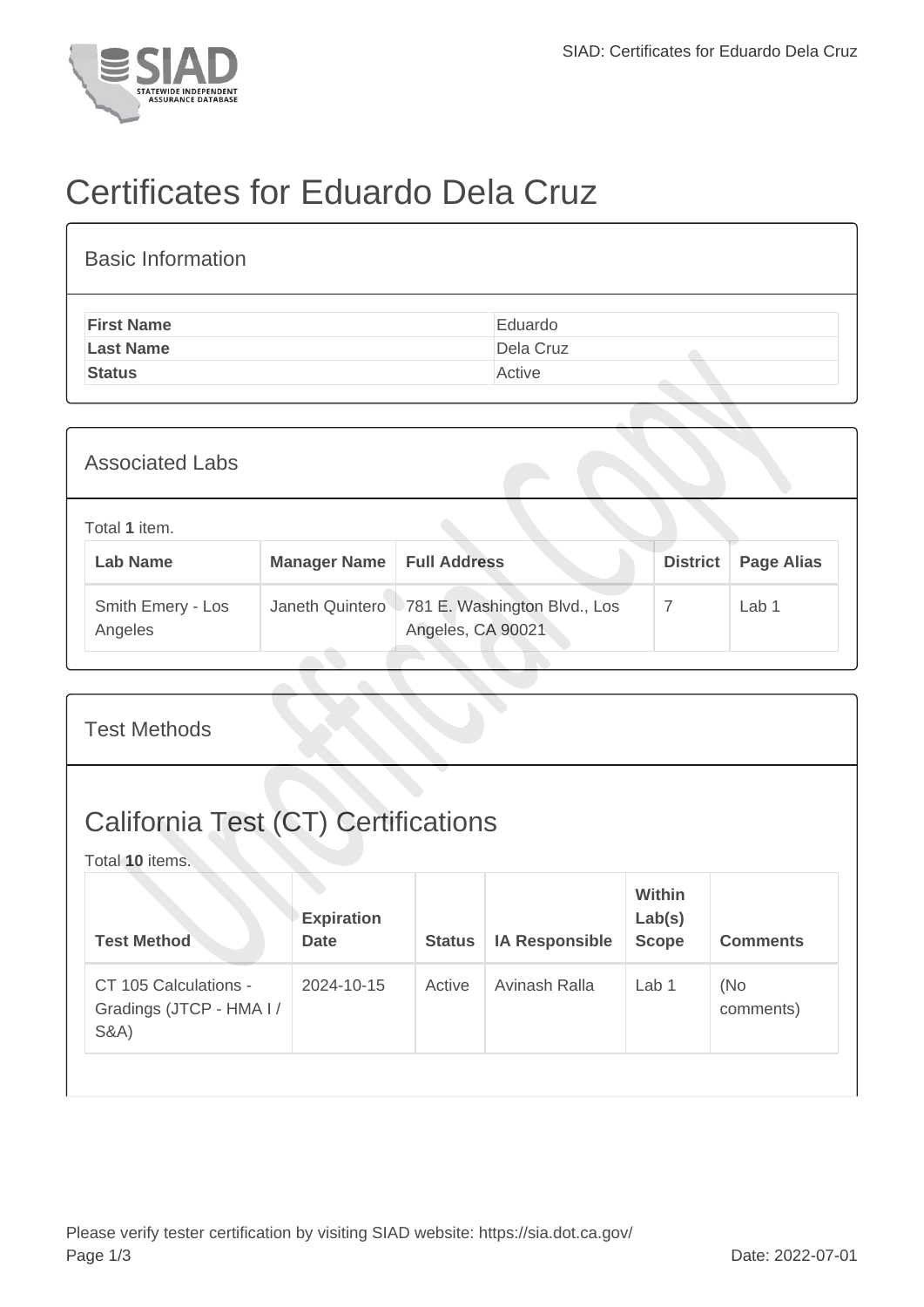

| <b>Test Method</b>                                                    | <b>Expiration</b><br><b>Date</b> | <b>Status</b> | <b>IA Responsible</b> | Within<br>Lab(s)<br><b>Scope</b> | <b>Comments</b>   |
|-----------------------------------------------------------------------|----------------------------------|---------------|-----------------------|----------------------------------|-------------------|
| CT 125 AGG Sampling -<br><b>AGGREGATES (JTCP -</b><br>HMA I / S&A)    | 2024-10-15                       | Active        | Avinash Ralla         | (No lab)                         | (No)<br>comments) |
| CT 201 Sample<br>Preparation - Soil and<br>Aggregates (JTCP - S&A)    | 2024-10-15                       | Active        | Avinash Ralla         | Lab <sub>1</sub>                 | (No<br>comments)  |
| CT 202 Sieve analysis -<br>Fine and Coarse<br>Aggregates (JTCP - S&A) | 2024-10-15                       | Active        | Dalton<br>LaBoskey    | Lab <sub>1</sub>                 | (No<br>comments)  |
| CT 205 Percent Crushed<br>Particles (JTCP - S&A)                      | 2024-10-15                       | Active        | Avinash Ralla         | (No lab)                         | (No<br>comments)  |
| CT 216 Relative<br>Compaction - Soils and<br>Aggregates (JTCP - S&A)  | 2024-10-15                       | Active        | Avinash Ralla         | (No lab)                         | (No)<br>comments) |
| CT 217 Sand Equivalent<br>$(JTCP - S&A)$                              | 2024-10-15                       | Active        | Avinash Ralla         | Lab <sub>1</sub>                 | (No<br>comments)  |
| CT 226 Moisture Content<br>- Soils and Aggregates<br>$(JTCP - S&A)$   | 2024-10-15                       | Active        | Avinash Ralla         | (No lab)                         | (No<br>comments)  |
| CT 227 Cleanness Value 2024-10-15<br>$(JTCP - S&A)$                   |                                  | Active        | Avinash Ralla         | Lab <sub>1</sub>                 | (No<br>comments)  |
| CT 229 Durability (JTCP -<br><b>S&amp;A</b> )                         | 2024-10-15                       | Active        | Dalton<br>LaBoskey    | Lab 1                            | (No)<br>comments) |